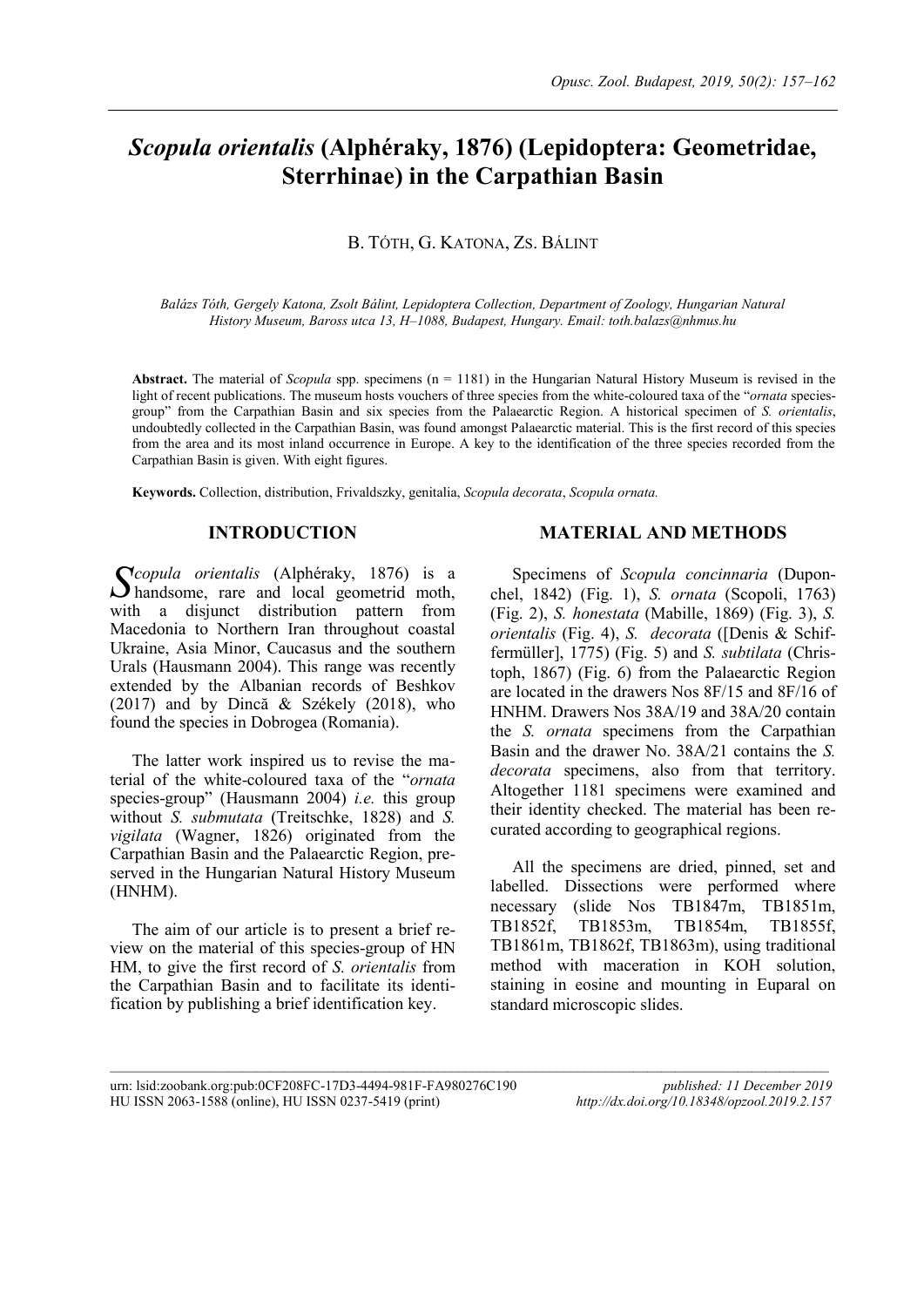

**Figures 1–6.** *Scopula* adults, museum specimens in dorsal view. 1 = *Scopula concinnaria* (Duponchel, 1842) male, Spain, Andalusia. 2 = *S. ornata* (Scopoli, 1763) male, Northern Macedonia, Babuna Mts. 3 = *S. honestata* (Mabille, 1869) female, Corsica, Col de Vergio. 4 = *S. orientalis* (Alphéraky, 1876) male and its labels. 5 = *S. decorata* ([Denis & Schiffermüller], 1775) female, Kosovo, Rudnik. 6 = *S. subtilata* (Christoph, 1867) male, Russia, Sarepta. Scale bar: 10 mm.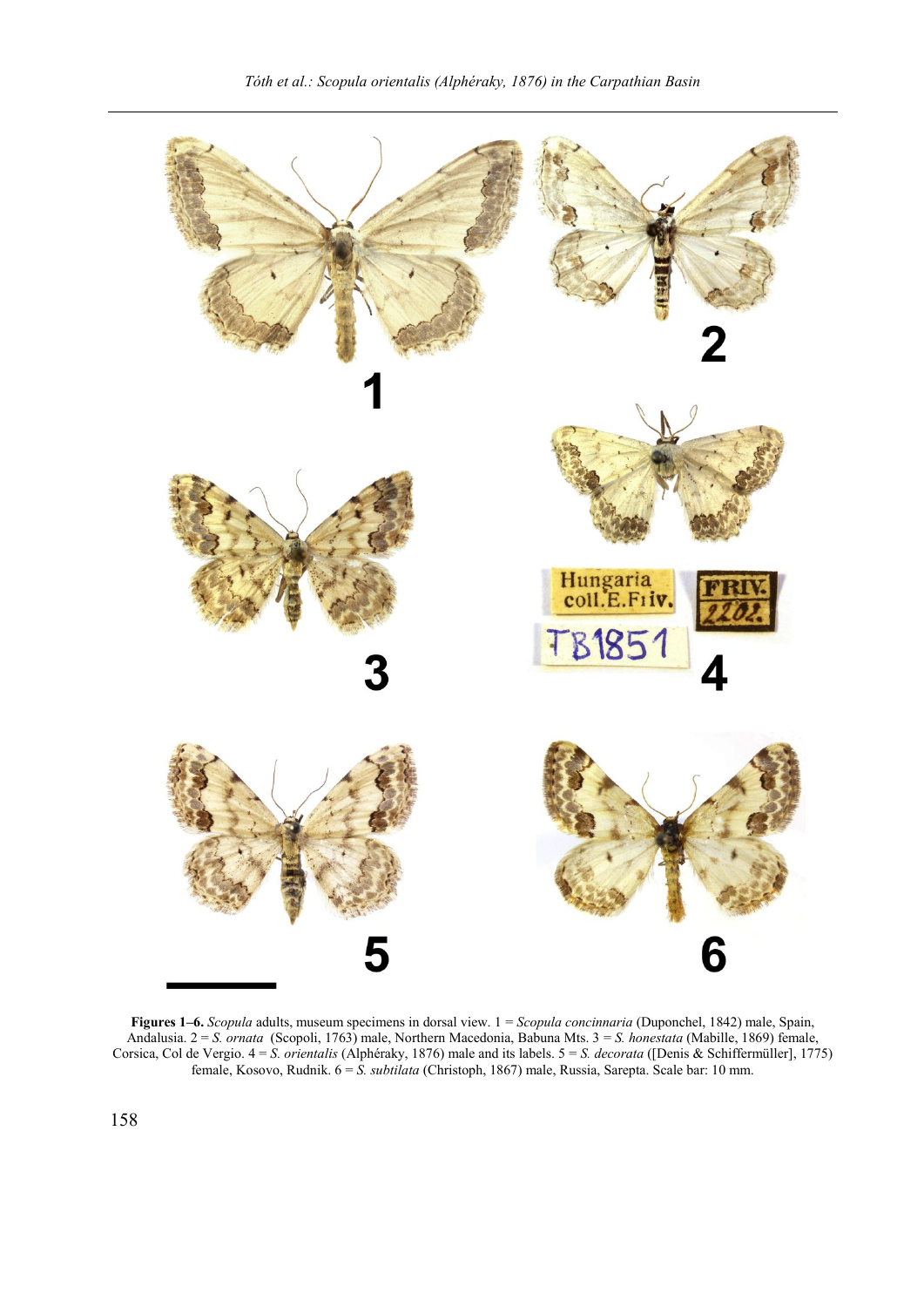Adults and genitalia slides were digitalised in the HNHM working stations with Olympus C-7070 camera and Olympus SZx12 binocular microscope supplemented by an Olympus DP70 camera. The program Adobe Photoshop CS2 was used to adjust images and prepare tables for this article.

#### **RESULTS**

In the national (Carpathian Basin) main collection 608 *S. ornata* specimens and 343 *S. decorata* specimens were identified. According to the material *S. ornata* is widespread and frequent while *S. decorata* is more locally distributed than the former species but can also be frequent. There was no *S. orientalis* specimen amongst the specimens studied.

In the systematic (worldwide) collection eight *S. concinnaria* specimens, 84 *S. decorata* specimens, 17 *S. honestata* specimens*,* three *S. orientalis* specimens, 117 *S. ornata* specimens and one *S. subtilata* specimen were identified. Most of them were mixed. Amongst them we located five *S. decorata* specimens and four *S. ornata* specimens from "Hungaria", and surprisingly one of the located *S. orientalis* specimens is also labelled as from "Hungaria".

The labels of this *S. orientalis* specimen (Fig. 4) are as follows ("|" stands for the end of a line): (1) "Hungaria | coll. E. Frivaldszky" [thick yellowed paper due to ageing, text printed]; (2) "FRIV. | 2202." [thin, square-shaped paper with broad black edge, letters printed, numbers handwritten with black ink]. This specimen is a male, and has been dissected (slide No. TB1851m). The genitalia structures (Fig. 7) have characteristic features which enable unambiguous identification: posterior margin of sternum A8 is more concave, left ceras is much longer than in *S. decorata* and tips of cerata are spinulose, while they are smooth in *S. decorata*. In the clasping apparatus the fibula is shorter and the ventro-lateral processes of juxta are much shorter than in *S. decorata*.



**Figure 7.** Genitalia of the *Scopula orientalis* specimen depicted as Fig. 3 (TB1851m). Scale bar: 1 mm.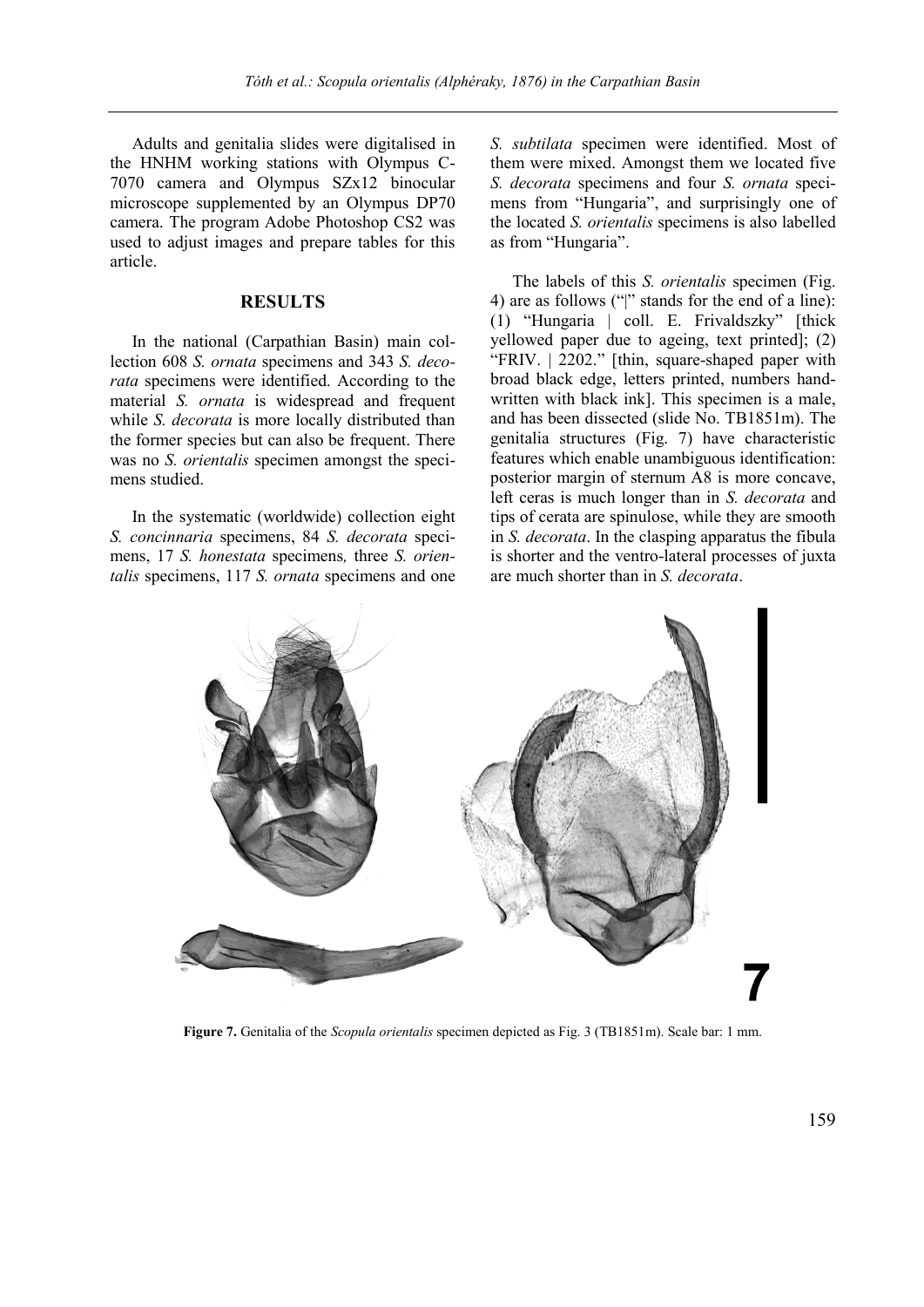# **DISCUSSION**

## *Labels of the historical* **Scopula orientalis** *specimen*

Like his contemporaries, Imre Frivaldszky (1799–1870) assigned serial numbers to his specimens, and gave the appropriate location to each number in a catalogue (Frivaldszky 1864). In this register the species names matched to serial numbers, and in these relevant numbered lines the quantity of the specimens with the places of origin were also indicated – thus providing a tool for tracing back some crucial information. Later on, in the 1950ies additional labels with location were assigned to Frivaldszky's specimens (Bálint 2008).

Accordingly the label no. 1 of the specimen is the recent one as testified the style of labels used after the  $2<sup>nd</sup>$  World War staff in the museum, whilst the label no. 2. is the original Frivaldszky label, containing the serial number indicating the relevant numbered line in the catalogue. The place of origin of the *S. orientalis* specimens is "H." (= Hungarian Kingdom, Hungary) (Fig. 8).

## *Collecting localities*

As it was the general practice in the  $18-19^{th}$ centuries Frivaldszky did not write precise collecting date on the labels of his specimens. The standard of Frivaldszky's era was giving large regions as collecting localities in catalogues, but exact localities could be traced back by diaries, field notes or published accounts on the expeditions. In the case of Frivaldszky it is a difficult task to trace back the exact collecting sites as the personal diaries could survive the centuries only in fragments, and only documentation of the Balkan expeditions remained intact (Bálint & Frivaldszky 2009).

The term "Hungaria" of Frivaldszky era means the Carpathian Basin but without Transylvania. The closest parts of this area to the known range of *S. orientalis* are the Banat (at present Northern Serbia and Southwestern Romania) and the vicinity of Băile Herculane (Romania). These are the most probable collecting sites of Frivaldszky's *S. orientalis* specimen but unfortunately nothing can be stated precisely. However, we cannot see any reason to raise doubts either on the origin of the specimen or the pertinence of the collecting area.

| Sim                       |                | m Jamilia Incurs          | Fabria              |                          | Esemp Adnotatio |
|---------------------------|----------------|---------------------------|---------------------|--------------------------|-----------------|
|                           |                |                           |                     |                          |                 |
|                           | 2194 Idaea Ir. | Sodaliana L               |                     |                          | 2517.           |
| $\mathscr{G}\mathscr{G}$  |                | Confinaria IR             |                     |                          | 9.1             |
| 96                        |                | Lundavia t                |                     | $\mathcal{I}^{\prime}$   |                 |
| yy                        |                | Incomptania Ramb Cresa    |                     | $\overline{\phantom{a}}$ |                 |
| 98                        |                | Seutulavia Il.            | Ĥ.                  | 4.1                      |                 |
| $\mathscr{G} \mathscr{G}$ |                | Momiliaria H.             | $\boldsymbol{\eta}$ | 4                        |                 |
| 4.IDO                     | $\mathbf{a}_i$ | Fischaria &               |                     | Y                        |                 |
|                           |                | Decoraria H.              | Ĥ.                  | Y.                       |                 |
|                           |                |                           | Ĥ.                  | 6.                       |                 |
|                           |                | 2 Therminia Pyralidae Con |                     | Y                        |                 |

**Figure 8.** Scanned page of the relevant part of the Frivaldszky's catalogue, showing the numbered lines for *Scopula ornata*, *S. orientalis* (both as "Idaea Ornataria") and *S. decorata* (as "Idaea Decoraria").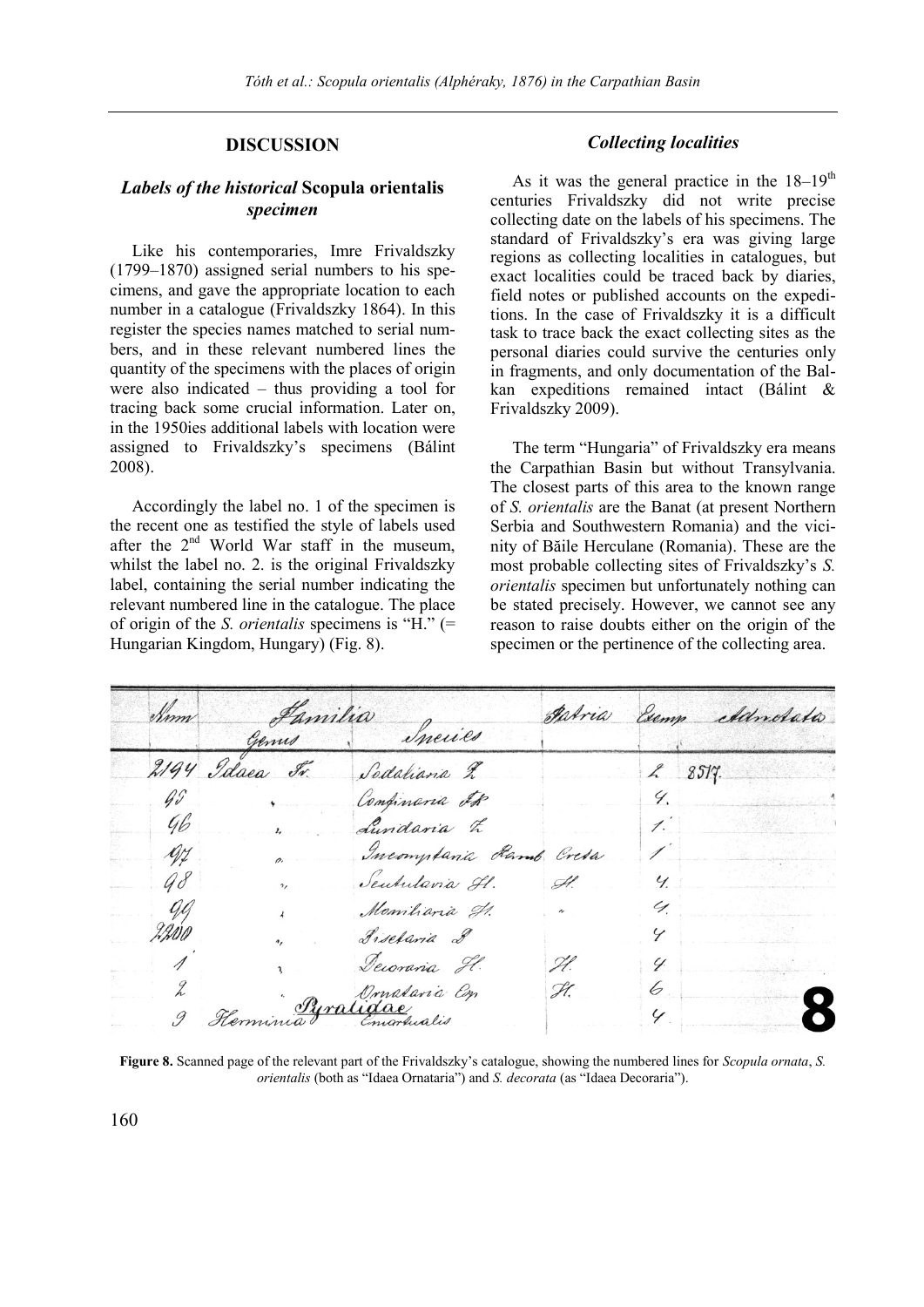#### *Further Frivaldszky specimens*

According to the catalogue, No. 2202 refers to "Idaea Ornataria" [= *S. ornata*], from "Hungaria", present in the collection by six specimens. We found five of them; four specimens were identified as *S. ornata*. One of these specimens was the *S. orientalis* mentioned above. We found a further *S. ornata* specimen, mislabelled by Zsigmond Velez (locality: Italy, Piemont). This can be the sixth specimen of Frivaldszky, judging by the style of mounting as well as shape and quality of the pin, which are identical to those of Frivaldszky and it is known that Velez relabelled many museum specimens, often with false data (Bálint 2009).

No. 2201 of Frivaldszky stands for four specimens of "Idaea Decoraria" [= *S. decorata*] also from "Hungaria". We found all of them.

In general the Frivaldszky collection specimens were kept in the Palaearctic material by the previous curators. In the time of its acquisition (1864) the Frivaldszky Lepidoptera collection was one magnitude larger than the collection of the National Museum and contained large amount of species not native in the Carpathian Basin. Consequently all the new exotic  $($  = "non Hungarian") material were incorporated to the Frivaldszky collection which had grown into the main collection. Whilst an extensive development of the national collection had been started from the 1950ies, the Frivaldszky specimens were left in their place. Recent curatorial policy is that the Frivaldszky specimens should be assembled together keeping as a distinct body, curated similarly as the collections of Tobias Koy, Ferdinand Ochsenheimer and Friedrich Treitschke, with great historical interest (Bálint 2008).

# *The* **Scopula ornata** *species group diversity in the Carpathian Basin*

The first review of the *Scopula* fauna of the Carpathian Basin was provided by Abafi-Aigner (1907) presenting short descriptions and figuring the most common species. Subsequently Kovács (1965) monographed the Hungarian fauna and provided a key for the 16 species he recorded. Later Fajčik (2003) provided an overview and documented the occurrence of 20 species for Central Europe. Székely (2013) monographed the Sterrhinae fauna. None of the mentioned works discussed or figured *Scopula orientalis*. Therefore below we provide a key for the white-coloured taxa of the *Scopula ornata* species-group (sensu Hausmann 2004) to distinguish the three taxa recorded in the Carpathian basin.

1. Forewing with two, hindwing with at least one (often two) distinct brown patches in the marginal field; this field without bluish grey or lead-grey band (Fig. 2)..................*Scopula ornata*

– Forewing with two brown, often bluish grey patches in the marginal field, hindwing without distinct patch; all wings with lead-grey or bluish grey band in marginal fields….............................2

2. Grey band of forewing reaching costa or at least vein R4; row of terminal grey spots confluent (Fig. 5).......................*Scopula decorata*

– Grey band of forewing reaching vein R5 only; apically from this vein the band either disappearing or vanishing to an isolated light grey dot; terminal grey spots separated (Fig. 4)… ...................................................*Scopula orientalis*

**Acknowledgements** – We are grateful to Levente Székely (Săcele/Braşov) for sharing his article on *Scopula orientalis*.

# **REFERENCES**

- ABAFI-AIGNER, L. (1907): *Magyarország lepkéi. Tekintettel Európa többi országainak lepkefaunájára. A Berge-féle lepkekönyv képeivel.* Királyi Magyar Természettudományi Társulat, Budapest, 137 pp, 51 t.
- BÁLINT, ZS. (2008): Lepidoptera collections of historical importance in the Hungarian Natural History Museum. *Annales historico-naturales Musei nationalis hungaricii,* 100: 17–35.